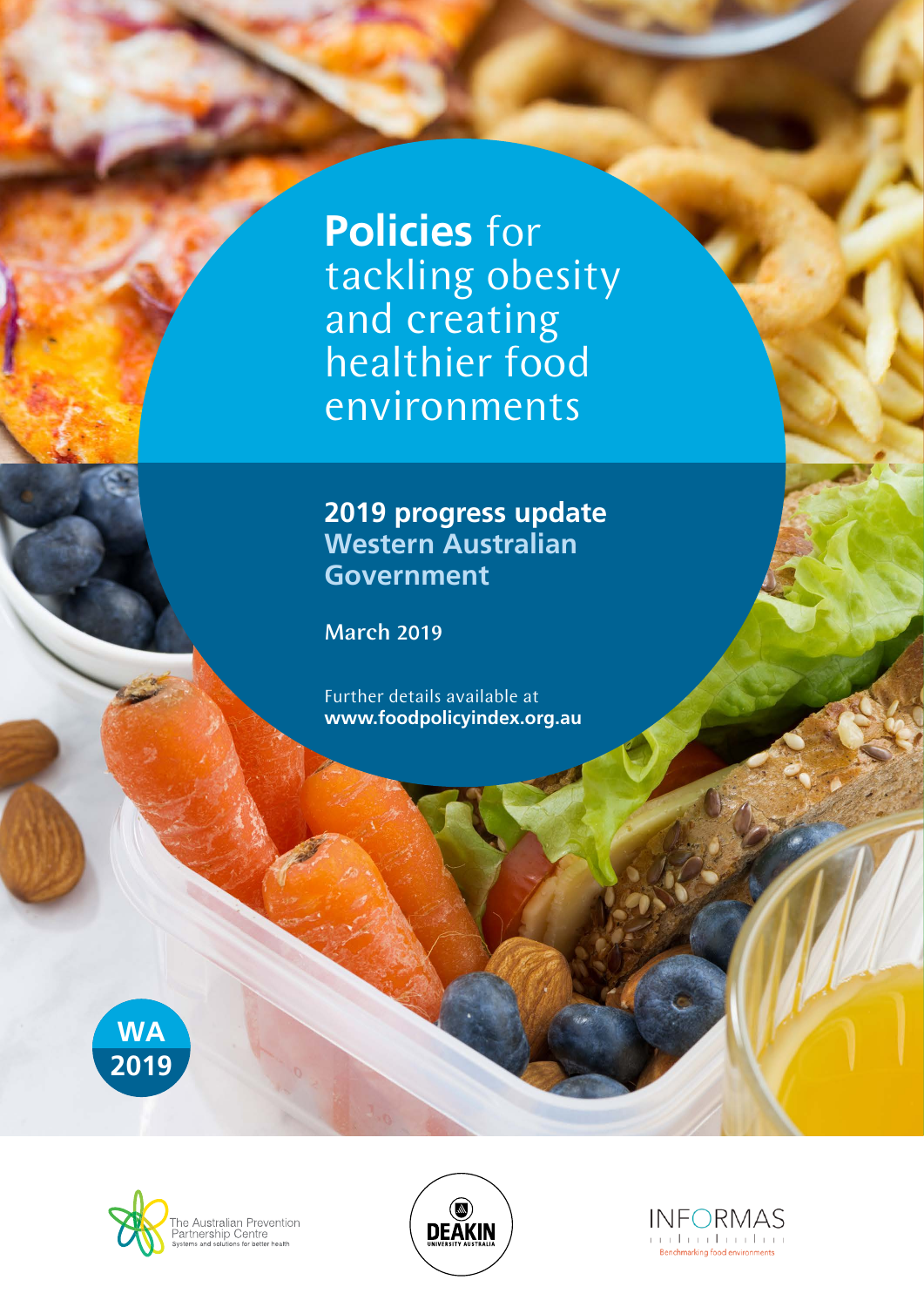# **Executive summary**

Unhealthy diets and obesity are leading contributors to poor health in Australia. Addressing obesity and improving population diets requires a comprehensive government response at Commonwealth and State/Territory levels.

In 2017, a Food Policy Index was developed for Australia to assess the food and dietrelated policies that were in place in each jurisdiction, and identify recommended actions for each government based on international best practice.

This report provides a follow up to the 2017 Food Policy Index report. It summarises and assesses the actions taken by the Western Australian Government (July 2016 – December 2018) in relation to the recommended policies identified in the 2017 report.

### Key areas in which the Western Australian Government has made progress



Hosting the WA Preventive Health Summit to encourage broader thinking and community engagement about ways to foster healthy lifestyles among Western **Australians** 



Actively evaluating the implementation of Healthy Options WA: Food and Nutrition Policy for WA Health Services and Facilities, and using this evaluation to inform future iterations of the policy



Banning the advertisement of alcohol on public transport, including train infrastructure, digital billboards and buses



#### Recommended action areas for the Western Australian Government

The 2017 Food Policy Index report prioritised 17 recommendations for action. Recommended focus areas for the next 12-18 months are:

**Food promotion:** Mandate the removal of unhealthy food and drink advertising from state assets

**FEL** 

**Food provision:** Eliminate the sale of unhealthy food and drinks in WA hospitals and other state-owned institutions



**Food provision:** Introduce healthy food and drink provision policies across WA Government departments and agencies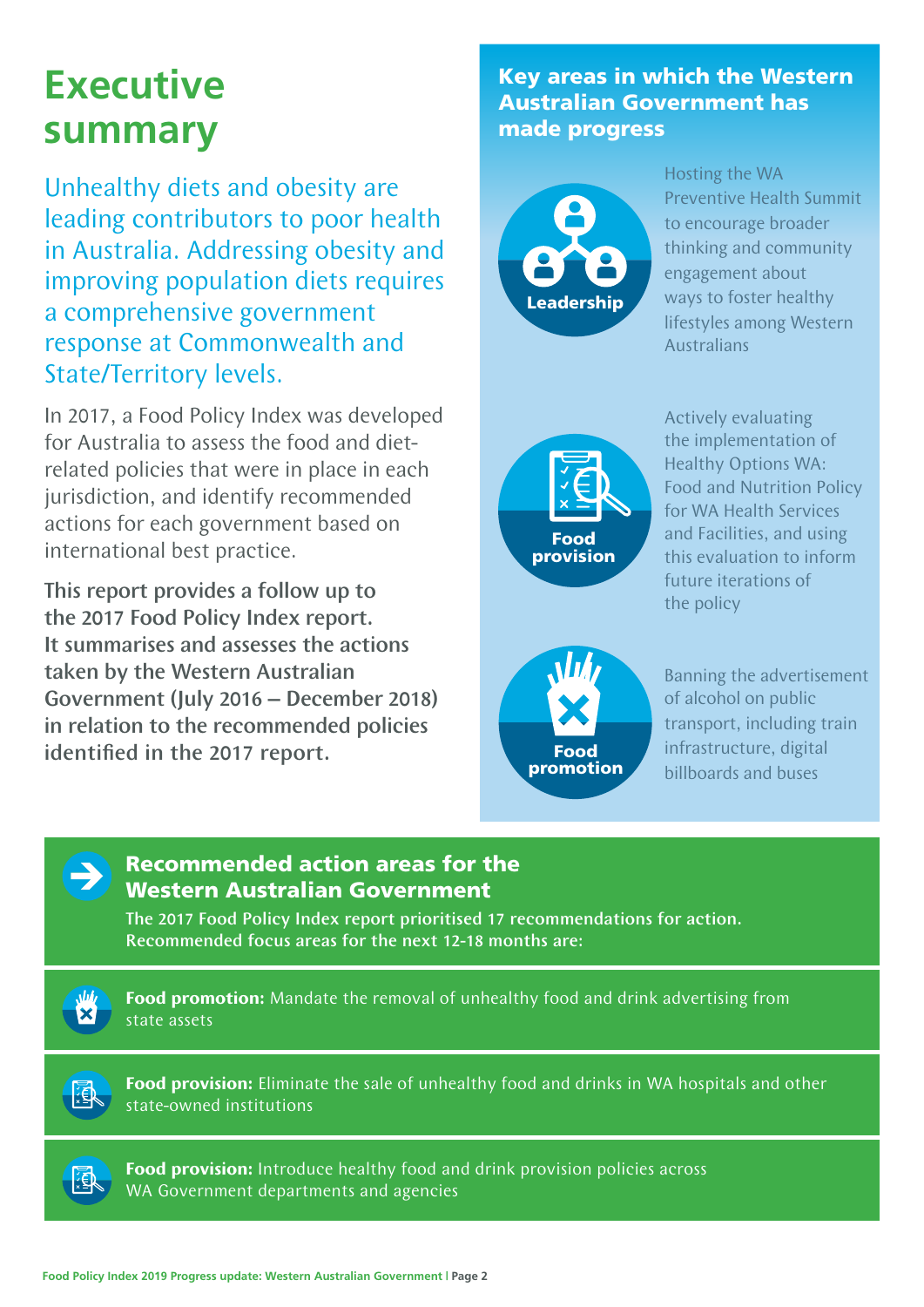# Healthy Food Environment Policy Index (Food-EPI)

### **In 2017, a Food Policy Index was developed for Australia to assess the extent to which governments in Australia were implementing globally recommended policies for tackling obesity and creating healthier food environments.1**

The project was conducted as part of INFORMAS, $<sup>2</sup>$  an international network of</sup> food policy and public health experts. The project implemented the Healthy Food Environment Policy Index (Food-EPI) tool, developed by INFORMAS to assess government policy across 14 domains related to food environments and applied in >10 countries. As part of the Food-EPI Australia 2017 project, recommended actions for each government (Federal, State and Territory) were developed and prioritised, based on international best practice and consultation with >100 non-government public health experts representing 53 organisations.

# Assessment of progress made

The Food-EPI Australia 2017 report identified and prioritised 17 recommended policy actions for the Western Australian Government, as part of efforts to create healthier food environments and address obesity.

#### **The purpose of this 2019 Progress Update was to assess progress made by the Western Australian Government in relation to the recommended policy actions.**

Government officials from each jurisdiction in Australia provided information on actions taken by their government in relation to the recommended actions from the Food-EPI Australia 2017 report. This included all activities from **July 2016** (the date up to which policies were assessed in the 2017 report) to **December 2018.**

The actions were summarised, and progress in relation to each recommendation was assessed by the project team as 'Substantive action', 'Some action' or 'Limited action', based on the criteria in Table 1. The full details of actions taken and progress made by other jurisdictions are available at: www.foodpolicyindex.org.au

#### Substantive action

• Implemented substantive action in relation to all or most components of the recommendation

#### Some action

- Implemented action in relation to some components of the recommendation; and/or
- Taken steps to initiate or formulate plans in relation to the recommendation, but relevant actions have not yet been implemented

#### Limited action

- Taken no substantive action in relation to the recommendation; and/or
- Made no or very limited progress in the area

Table 1: Criteria for assessment of progress made

Sacks G for the Food-EPI Australia project team. Policies for tackling obesity and creating healthier food environments: scorecard and priority recommendations for Australian governments. Melbourne: Deakin University, 2017. Available at: www.foodpolicyindex.org.au

www.informas.org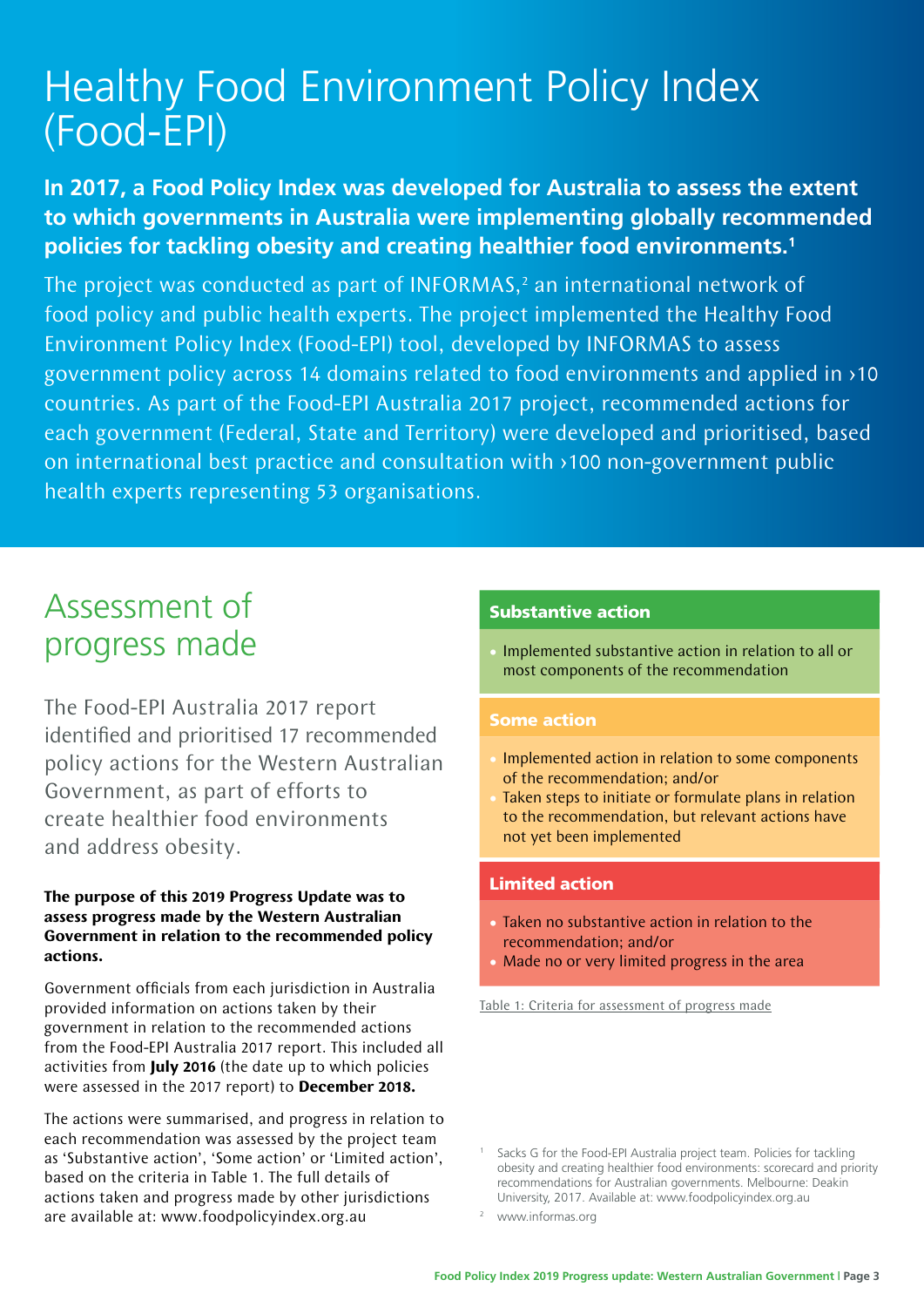## **Actions taken (July 2016 - December 2018) by the Western Australian Government in relation to the recommended policies from the 2017 Food Policy Index report**

|     | <b>Domain</b>                            | <b>Recommended policy action</b>                                                                                                                                                                                                                                                                               | Progress in relation to recommended action                                                                                                                                                                                                                                                                                                                                                                                                                                                                                                                                                                                                                                                                                                                                                                   | <b>Assessment</b>         |
|-----|------------------------------------------|----------------------------------------------------------------------------------------------------------------------------------------------------------------------------------------------------------------------------------------------------------------------------------------------------------------|--------------------------------------------------------------------------------------------------------------------------------------------------------------------------------------------------------------------------------------------------------------------------------------------------------------------------------------------------------------------------------------------------------------------------------------------------------------------------------------------------------------------------------------------------------------------------------------------------------------------------------------------------------------------------------------------------------------------------------------------------------------------------------------------------------------|---------------------------|
| WA1 | <b>Monitoring</b><br>and<br>intelligence | Implement ongoing monitoring of<br>food environments, including the<br>marketing of unhealthy foods to<br>children, and the nutritional quality<br>of food available in schools and<br>public sector settings                                                                                                  | The Department of Health conducted an audit of WA<br>Health food and drink outlets to measure compliance with<br>the Healthy Options WA: Food and Nutrition Policy for WA<br>Health Services and Facilities. Annual surveys of school<br>principals are conducted which contain a school canteen<br>component. The North Metropolitan Health Service has<br>trialled food environment assessment tools for sport and<br>recreation centres, available to selected local governments.<br>The East Metropolitan Health Service is conducting a<br>Food Outlet Mapping project to support 13 local councils<br>in factoring in public health nutrition risk in planning<br>decisions. In 2017, the Food Access and Costs Survey was<br>conducted again to monitor the availability and cost of<br>healthy food. | <b>Substantive action</b> |
| WA2 | <b>Support for</b><br><b>communities</b> | Continue to invest in sustained,<br>high quality state-wide public<br>education campaigns promoting<br>healthy eating, as part of broader<br>efforts to improve population<br>nutrition                                                                                                                        | The Department of Health continues to fund a range of<br>evidence based, state-wide public education programs for<br>obesity prevention in adults and children. This includes<br>LiveLighter (a comprehensive state-wide healthy lifestyle<br>promotion and education program that encourages healthy<br>eating and active lifestyles) and a range of other education<br>programs.                                                                                                                                                                                                                                                                                                                                                                                                                           | <b>Substantive action</b> |
| WA3 | <b>Leadership</b>                        | Develop guidelines to support<br>local governments to implement<br>public health and wellbeing plans<br>under the Public Health Act 2016,<br>and detail how to incorporate<br>policies for creating healthy food<br>environments and improving<br>population nutrition                                         | The Department of Health has developed and uploaded<br>a practical, web-based resource to provide guidance to<br>local governments on creating healthy food environments.<br>In March 2018, the Department of Health published the<br>'Public Health Planning Guide for Local Government' which<br>provides guidance on how to meet the requirements of<br>public health planning within in the Public Health Act 2016.<br>They have also developed a searchable inventory of local<br>government health promotion programs/initiatives in each<br>area, and have undertaken a range of initiatives to support<br>local governments in this area.                                                                                                                                                            | <b>Substantive action</b> |
| WA4 | Food<br>promotion                        | Implement policies to restrict the<br>promotion of unhealthy food and<br>beverages in settings controlled or<br>managed by the Western Australian<br>Government                                                                                                                                                | In 2018, the WA government announced a ban on alcohol<br>advertising on public transport, starting with trains/train<br>stations. The WA Preventative Health Summit (held in<br>March 2018) identified the removal of unhealthy food and<br>drinks promotions from state-owned assets as a key area<br>for action. VenuesWest has begun piloting implementation<br>of healthy food and drink policies in selected government-<br>owned and self-managed sports venues.                                                                                                                                                                                                                                                                                                                                       | <b>Some action</b>        |
| WA5 | <b>Food</b><br>provision                 | Establish a whole-of-government<br>policy on healthy food procurement<br>and provision across all WA<br>Government departments and<br>settings                                                                                                                                                                 | A key priority from the WA Preventative Health Summit<br>was to introduce healthy food policies across WA<br>Government Departments and agencies. Following the<br>Summit, the WA Minister for Health requested that audits<br>be conducted across WA health services and facilities to<br>improve compliance with the Healthy Options WA Policy.<br>Results of these audits will help to inform a review and<br>strengthening of the Policy in 2019.                                                                                                                                                                                                                                                                                                                                                        | <b>Some action</b>        |
| WA6 | Food<br>promotion                        | Require all organisations that<br>receive funding from the WA<br>Government to restrict all<br>promotion (including sponsorship)<br>related to unhealthy food and<br>beverages as a condition of<br>receiving funding (use Healthway<br>co-sponsorship policy or 'WA Health<br>Sponsorship Policy' as a model) | The Healthway co-sponsorship model is still in place.<br>Healthway has engaged with the WA School Canteen<br>Association to support the enforcement of healthy food<br>and beverage provision at Healthway-funded programs<br>and events since 2013. Healthway has begun preliminary<br>work with Lotterywest to support the development and<br>implementation of a "Healthy Event Guidelines" so that<br>Lotterywest funded events can provide healthy food and<br>beverage options, and limit availability and promotion of<br>unhealthy food and beverage products.                                                                                                                                                                                                                                       | <b>Some action</b>        |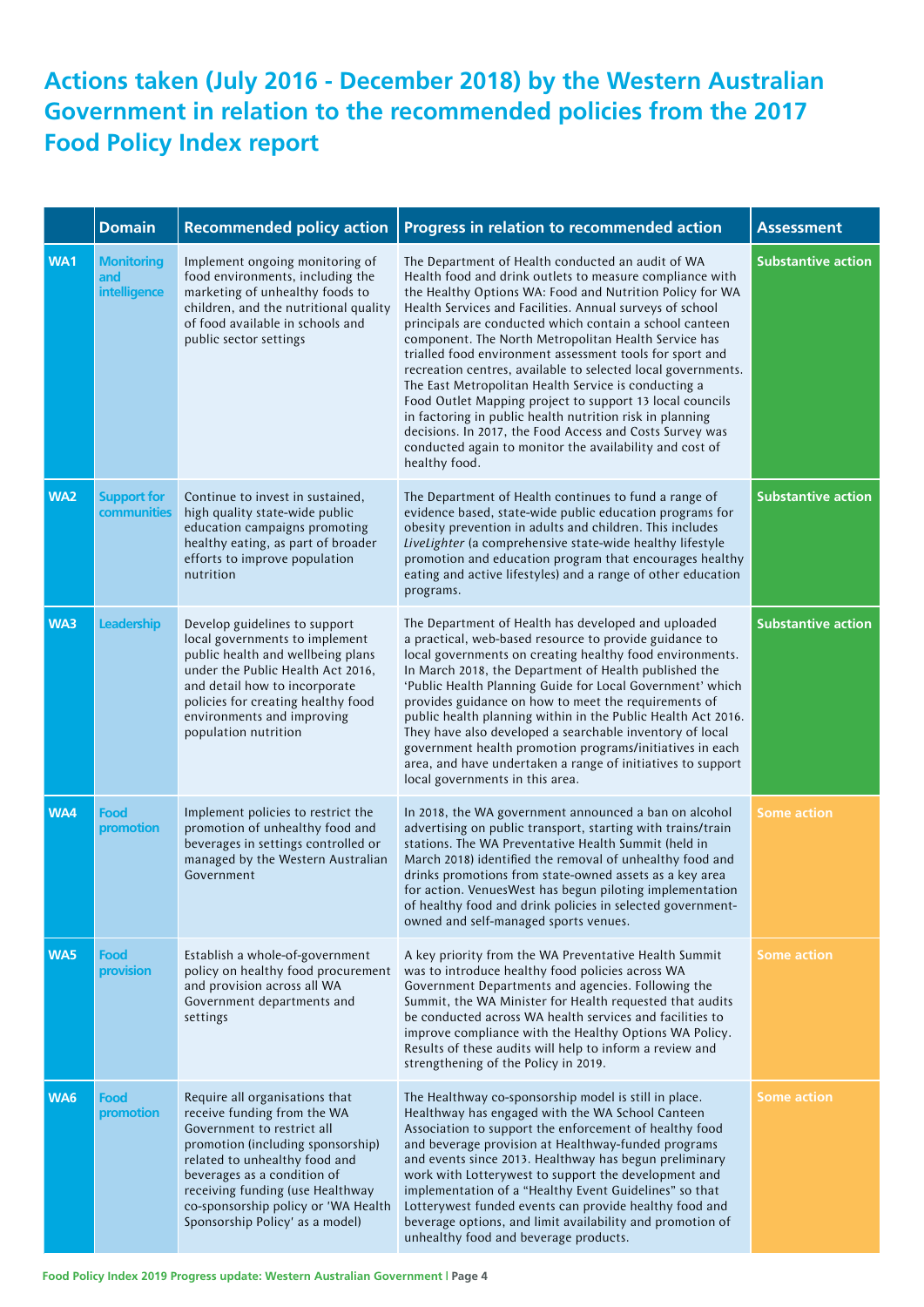| WA7         | Food<br>provision                        | Improve awareness and compliance<br>with the 'School Healthy Food<br>and Drink Policy' in all schools by<br>extending reporting mechanisms,<br>incentives and support systems                                                                                          | The Department of Health continues to fund the WA<br>School Canteen Association to support public schools<br>to implement the Healthy Food and Drink Policy. The<br>Department of Health also funds Foodbank WA to deliver<br>the School Breakfast and Nutrition Education Program<br>which complements implementation of the Policy by<br>providing children from low socio-economic backgrounds<br>with access to healthy food and nutrition education.                                                                           | <b>Some action</b>        |
|-------------|------------------------------------------|------------------------------------------------------------------------------------------------------------------------------------------------------------------------------------------------------------------------------------------------------------------------|-------------------------------------------------------------------------------------------------------------------------------------------------------------------------------------------------------------------------------------------------------------------------------------------------------------------------------------------------------------------------------------------------------------------------------------------------------------------------------------------------------------------------------------|---------------------------|
| <b>WA8</b>  | Food<br><b>labelling</b>                 | Implement mandatory nutrition<br>labelling on menus at food service<br>outlets, in line with regulations in<br>other States / Territories                                                                                                                              | The Department of Health is currently investigating the<br>feasibility of including kilojoule labelling on menus in quick<br>service food outlets.                                                                                                                                                                                                                                                                                                                                                                                  | <b>Some action</b>        |
| WA9         | <b>Food retail</b>                       | Amend the planning framework<br>to explicitly make healthy food<br>environments a priority in state<br>planning, as a way to facilitate local<br>governments limiting the placement<br>/ density of unhealthy food outlets<br>while supporting healthy food<br>outlets | The Department of Health submitted a policy response<br>to a green paper (May 2018) "Proposals for modernising<br>the planning system', highlighting the changes to the WA<br>planning system required to ensure health is a relevant<br>consideration. The WA Preventive Health Summit identified<br>amending planning regulations to prioritise considerations<br>of community health and wellbeing, and supporting local<br>governments to develop healthy food environment /<br>population nutrition plans as areas for action. | <b>Some action</b>        |
| <b>WA10</b> | <b>Support for</b><br><b>communities</b> | Put in place overarching state-<br>wide structures and resources<br>for supporting healthy food<br>environments at the community<br>level across multiple settings                                                                                                     | Healthway is currently supporting the WA School Canteen<br>Association (WASCA) to develop and deliver the Fuel<br>to Go and Play project to support child play centres to<br>improve the healthiness of food provision and support<br>for communities in this area. Healthway also continues to<br>support the Crunch&Sip initiative in schools. There is no<br>state-wide structure in place to support communities to co-<br>ordinate comprehensive local-level interventions.                                                    | <b>Some action</b>        |
| <b>WA11</b> | <b>Governance</b>                        | Establish governance structures<br>to improve policy coherence<br>regarding agriculture, food, health,<br>and innovation / research and<br>development policies                                                                                                        | The Department of Health is mapping wider public<br>sector agency policies and programs that align with<br>the obesity / chronic disease prevention agenda more<br>broadly. The Directorate is identifying several areas where<br>policy priorities intersect and opportunities for further<br>collaboration / partnerships.                                                                                                                                                                                                        | <b>Some action</b>        |
| <b>WA12</b> | Food<br>provision                        | Continue to invest in state-wide<br>initiatives that support workplaces<br>to make cultural, environmental<br>and policy changes promoting<br>positive lifestyle behaviours<br>amongst employees                                                                       | The Department of Health continues to invest in the<br>Healthier Workplace WA program. This program provides<br>a number of free services to support workplaces state-<br>wide to make cultural, environmental and policy changes<br>that support and encourage positive lifestyle behaviours<br>amongst employees.                                                                                                                                                                                                                 | <b>Substantive action</b> |
| <b>WA13</b> | <b>Food retail</b>                       | Develop and implement programs<br>to incentivise sports and recreation<br>clubs to sell healthier foods and<br>beverages whilst limiting unhealthy<br>food and beverages                                                                                               | South Metropolitan Health Service provides support to increase<br>the availability of healthier foods and beverages, including<br>a small grants scheme for sporting clubs in the region. East<br>Metropolitan Health Service is working with Healthway and the<br>WA Canteen Association to increase the availability of healthy<br>options across all Little Athletics Clubs in the region.                                                                                                                                       | <b>Some action</b>        |
| <b>WA14</b> | <b>Governance</b>                        | Strengthen the requirements for<br>health impact assessments to<br>include explicit consideration of<br>potential impacts of policies on<br>population nutrition and health                                                                                            | No specific progress has occurred since 2016.                                                                                                                                                                                                                                                                                                                                                                                                                                                                                       | <b>Limited action</b>     |
| <b>WA15</b> | <b>Monitoring</b><br>and<br>intelligence | Introduce regular measuring of<br>children's height and weight at key<br>stages of primary and secondary<br>schools, on an 'opt-out' consent<br>basis                                                                                                                  | All children enrolled in WA primary schools are offered<br>height, weight, BMI assessment. In WA, secondary school<br>child measurement is available upon request. It is not<br>undertaken on a universal basis.                                                                                                                                                                                                                                                                                                                    | <b>Limited action</b>     |
| <b>WA16</b> | <b>Governance</b>                        | Improve transparency of political<br>donations by introducing online,<br>real-time declaration of political<br>donations over \$1,000                                                                                                                                  | No specific progress has occurred since 2016.                                                                                                                                                                                                                                                                                                                                                                                                                                                                                       | <b>Limited action</b>     |
| <b>WA17</b> | <b>Governance</b>                        | Modify the government lobby<br>register to require more detailed<br>reporting, including details of<br>specific lobbying activities                                                                                                                                    | No specific progress has occurred since 2016.                                                                                                                                                                                                                                                                                                                                                                                                                                                                                       | <b>Limited action</b>     |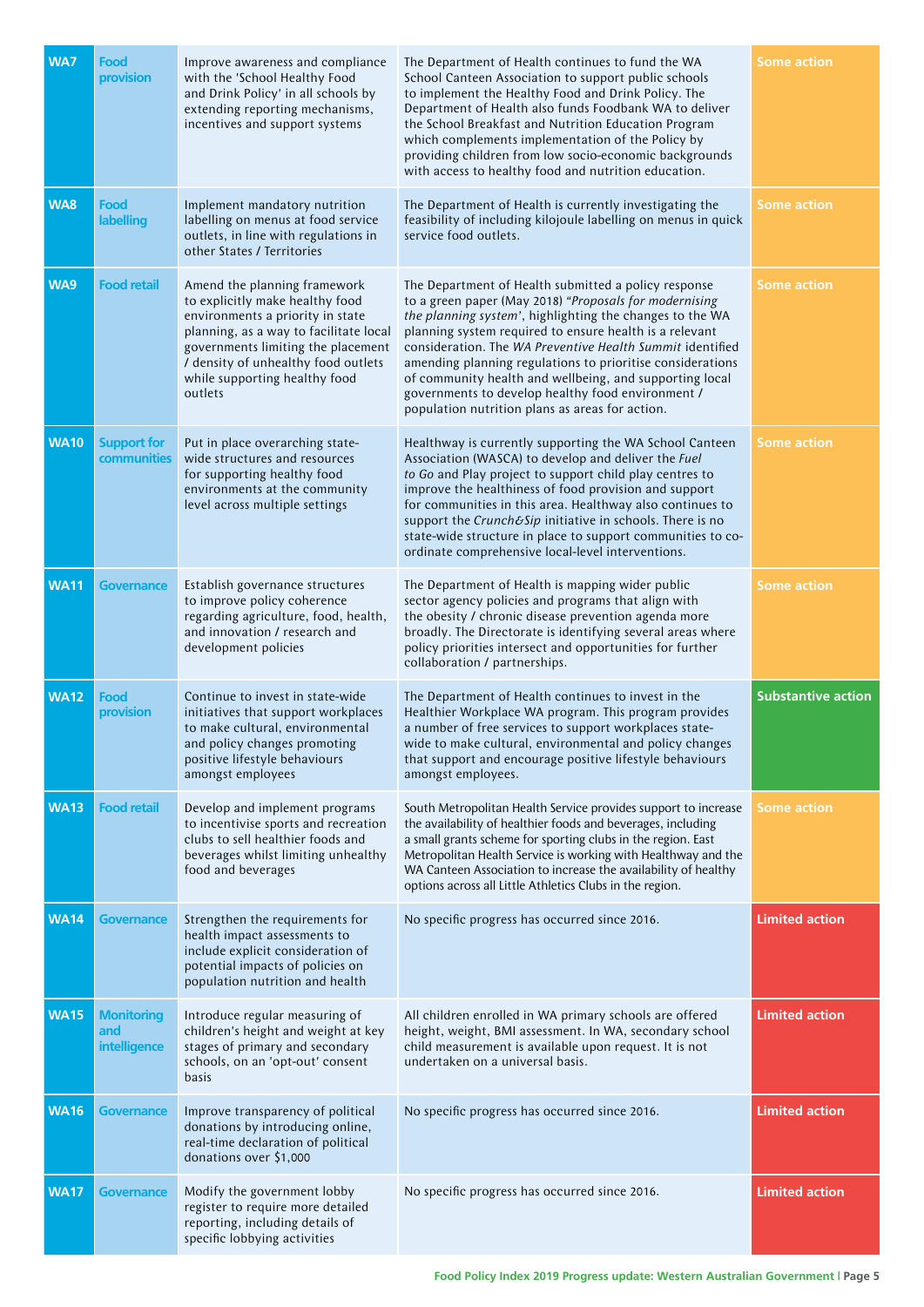# Acknowledgements

This project was conducted by researchers within the Global Obesity Centre, a World Health Organization (WHO) Collaborating Centre for Obesity Prevention within the Institute for Health Transformation at Deakin University, in conjunction with the Obesity Policy Coalition.

Funding for this project has been provided from the Australian Government's Medical Research Future Fund (MRFF). The MRFF provides funding to support health and medical research and innovation, with the objective of improving the health and wellbeing of Australians. MRFF funding has been provided to The Australian Prevention Partnership Centre under the Boosting Preventative Health Research Program. Further information on the MRFF is available at www.health.gov.au/mrff. Gary Sacks is the recipient of an Australian Research Council Discovery Early Career Researcher Award (DE160100307) and a Heart Foundation Future Leader Fellowship from the National Heart Foundation of Australia.

The project forms part of INFORMAS (International Network for Food and Obesity/NCD's Research, Monitoring, Action and Support), a global network of public interest organisations and researchers that seek to monitor and benchmark public and private sector actions to create healthier food environments and reduce obesity and NCD's globally.

We would like to thank all of the Western Australian Government officials that contributed their time and expertise to this report.

The contents of this published material are solely the responsibility of the authors and do not reflect the views of the funding partners.

Cite this report as: Sacks G, Robinson E for the Food-EPI Australia project team. Policies for tackling obesity and creating healthier food environments: 2019 Progress update, Western Australian Government. Melbourne: Deakin University, 2019.

For more details on the Healthy Food Environment Policy Index (Food-EPI) project go to: www.foodpolicyindex.org.au